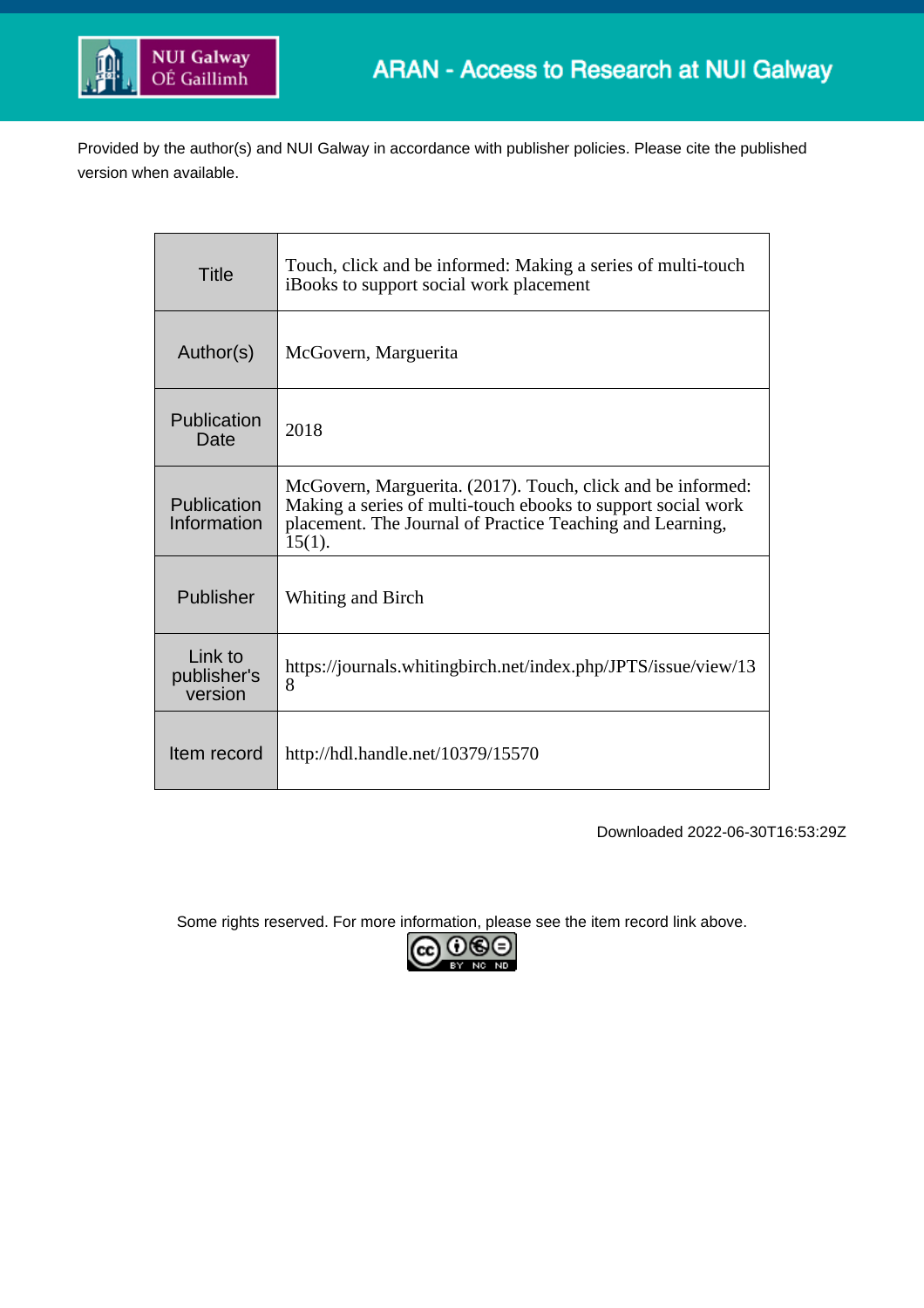**Touch, Click and be Informed: Making a series of multi-touch eBooks to support social work placement.**

### Abstract:

This innovative project set out to develop a series of seven 'wraparound' multi-touch electronic eBooks to support pre-placement training within a professional social work course. The aim and main focus concentrated on developing and presenting the wisdom of practice teachers, social work students and tutors in a multi media content, encompassing aural and visual podcasts. This was further enhanced by including expert topic based opinion, theory and supportive slide presentations. The concept of making the eBooks was to change the delivery of the fieldwork pre-placement module, refocusing it from a didactic lecture based delivery to a more modern technology enhanced relevant method of improving the pre-placement knowledge, skills and values of social work students.

Key Words:

E-learning, podcasting, social work, fieldwork practicum, practice teachers,

### **Introduction and Project Outline:**

The M.A. Social Work (MSW) at the National University of Ireland, Galway, is a two year Social Work Masters programme for twenty students leading to professional registration with CORU (statutory agency for the Irish registration of Health and Social Care Professionals). A fourteen week placement is embedded within each year of the course. From 2011 to 2015 students, practice teachers, tutors and experts made a number of three minute audio and video podcasts within pre-placement and in-service training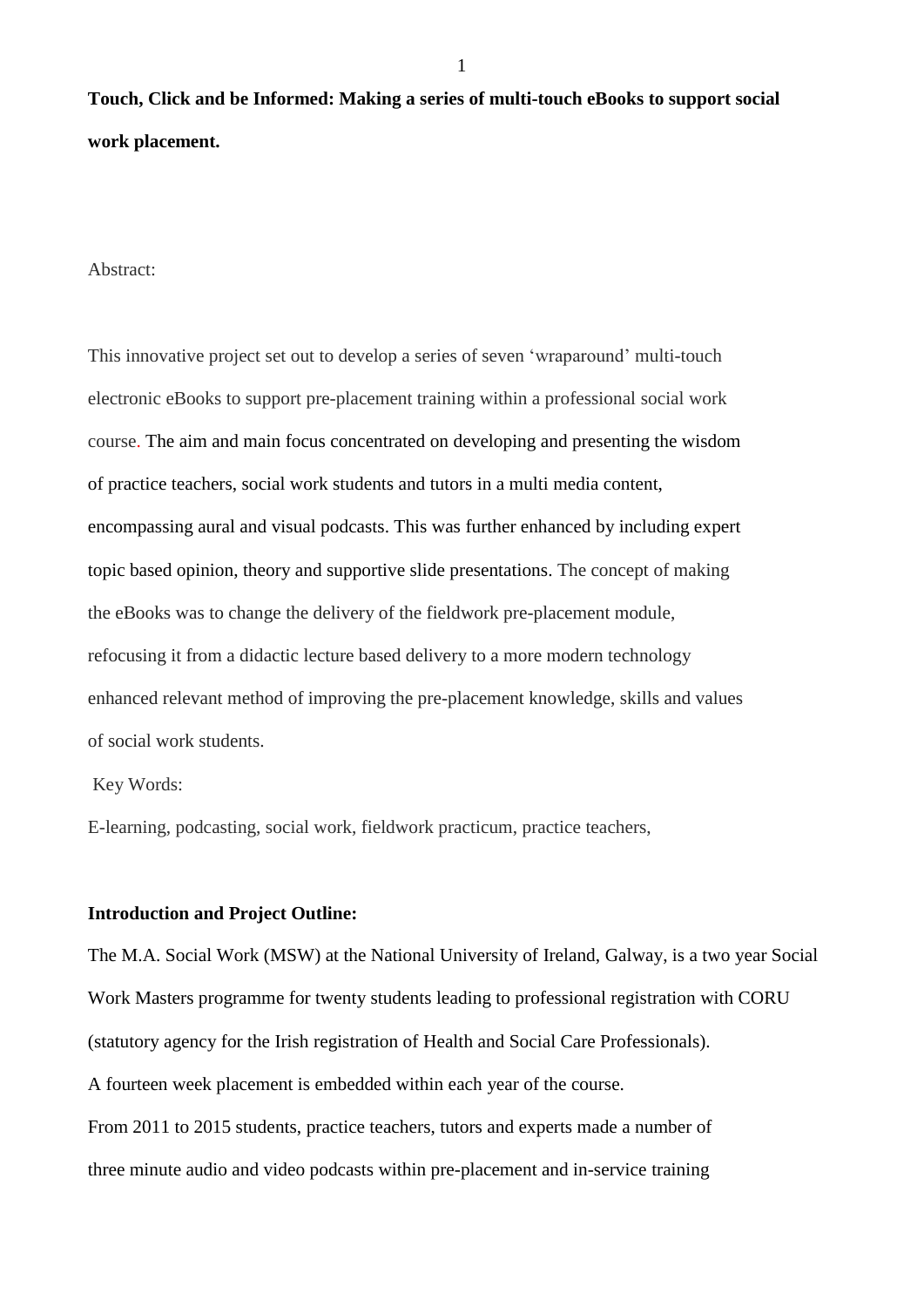sessions facilitated by the Practice Learning Coordinator. Their shared knowledge, opinions and wisdom supported the placement experience and covered such topics as; expectations on starting placement; elements of good supervision; reflective practice within supervision, professional identity and home visiting. The collective desire to share this resource and use it for student and peer teaching and learning was the initial catalyst for making the eBook series. Incorporating this new approach to teaching and learning took place within the twelve hours of the Masters in Social Work designated pre-placement training. The eBooks were introduced each week for six weeks in two hourly Friday sessions. Practice Teachers were also exposed to the books during their three day, five hour, in-service training sessions at the University. Informal evaluations were carried out with formal evaluation to follow.

## **Introduction to Creative Teaching and the Pedagogical Basis for eBooks**

The term multi-media eBook used throughout this article refers to books which were not printable paper copies but books which contained multi-media content and were downloadable across all platforms. Producing an electronic resource downloadable on Apple MACs , iPads, iPhones, PCs or Android devices to teach and support fieldwork placements, presents the view of an innovative use of new technologies and creative approaches within the traditional teaching and learning arena. Making downloadable eBooks which include current research, live aural podcasts and short videos, demonstrates inventiveness in one aspect of producing a supportive resource for pre- placement training. The immediacy of the spoken word in sharing personal and professional opinions demonstrated the openness, validity and strength of the experiences by the contributors. Dale (2007) promoted this view of the benefits in education of podcasting. He emphasized the increased motivation among students in their writing, improved fluency and enhancement of their listening skills when this experiential type of learning was introduced. In addition, this research focused on collaborative learning, showing how the students acquired technical competencies and had an increased awareness of the use of new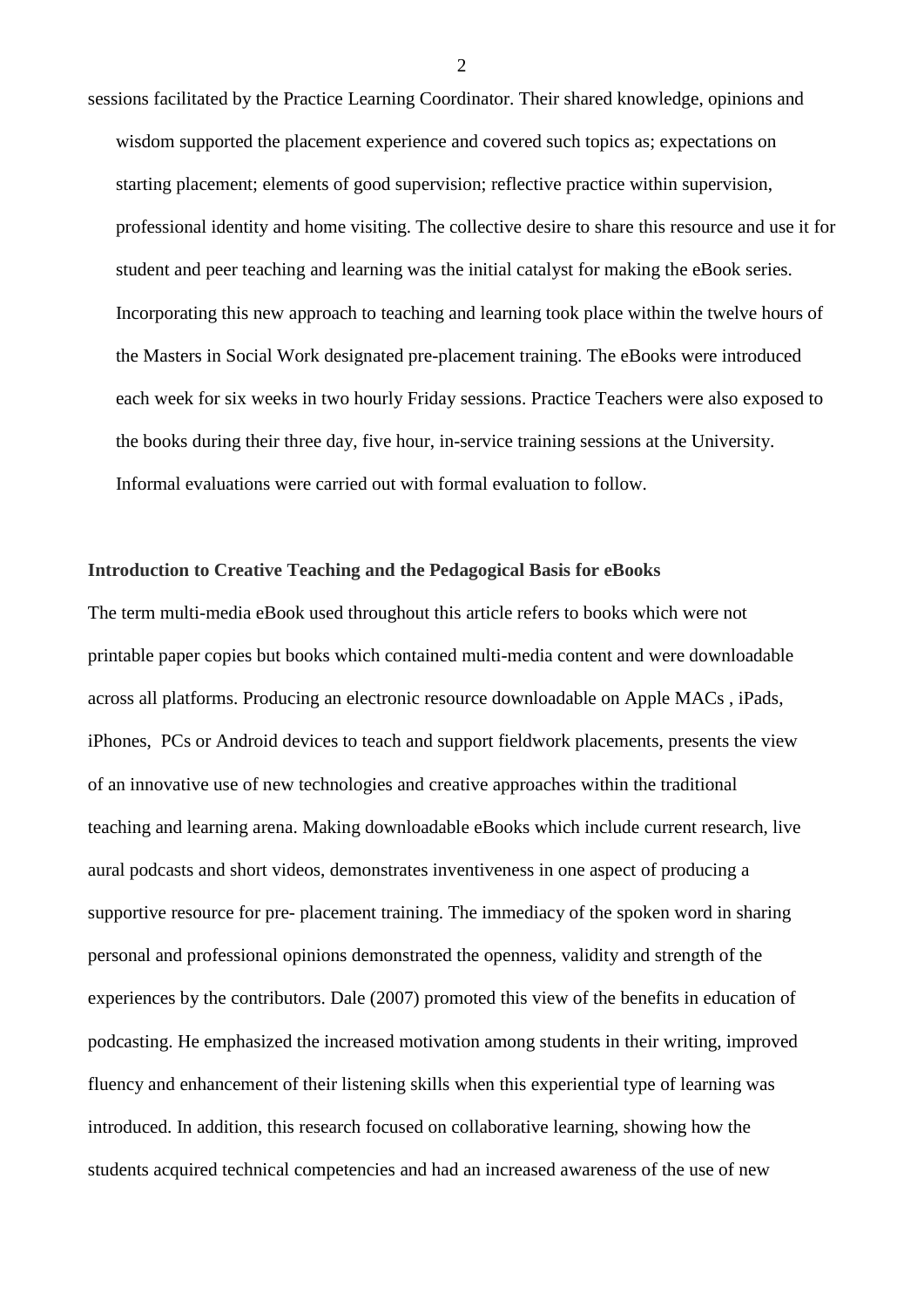media to help understand social work in its professional setting (p. 49). Using podcasting as an adjunct to teaching and assessment methods in higher education is evident in the research of Jarvis and Dickie, 2010, Evans, 2008, Cambell, 2005, Chester *et al.* 2011, Lazzari, 2009; and Rahimi & Asadollahi, 2011. With regard to specific subject areas a number of recent studies have demonstrated the use of podcasting in Nursing (Strickland, Gray and Hill, 2012; Kemp, Myers, Campbell and Pratt, 2010), Geography (Hill and Nelson, 2011) and Music and Language education (Tam, 2012). Researchers have also presented evidence on how podcasting can be used to supplement traditional learning approaches (Van Zanten, Somogyi and Curro, 2012; O'Bannon, Lubke, Beard, and Britt, 2011; Mikkelson, and Devidson 2011). In particular, with regard to social work, Tsang (2011) advises the use of modern technologies in curriculum design and in developing further 'blended' learning approaches to enhance social work education. The suggestion is made that a didactic approach is transformed by greater collaborative and a shared learning environment (p. 378). It is an important point that in using this innovative approach to delivery of a module within a curriculum design and engaging with virtual learning technologies, individual and group up-skilling for both educator and student is enhanced but a cautious note is sounded in not up-skilling to the detriment of avoiding interpersonal relationship skill building (Cartney, 2013;Waldman and Rafferty, 2008). Further investigation of general curriculum design research methods in education are more fully explored by Kelly et. al. (2008) and McKenny and Reeves (2013). Here the topics of goals, objectives, content, materials and resources, activities, teaching strategies, assessment, grouping, time and space still need to achieve their purposeful objective in promoting the training of the social work student. The fieldwork objectives of knowing, understanding and having performance ability while being able to internalise values and ethics and relate theory to practice are still the predominent keystones of training, regardless of the delivery method. Understandably using podcasting as a medium to deliver knowledge content is only one aspect of devising alternative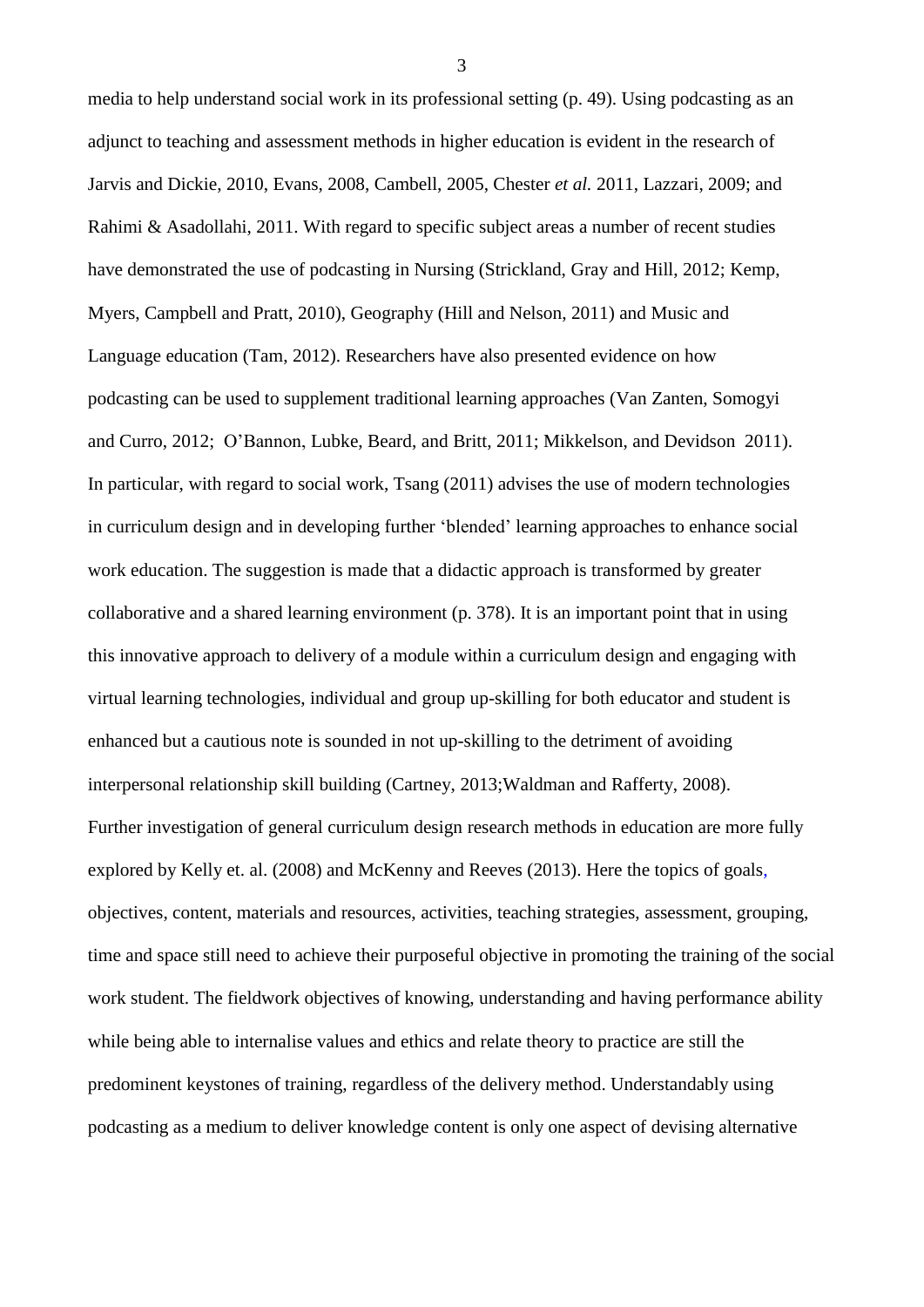module delivery for the Fieldwork pre-placement section within an entire social work course curriculum.

Developing the eBook series engaged the students, practice teachers and tutors and gave them a platform to express their opinions on a range of topics. They felt they had a vested interest in the fieldwork training and that their opinions were valued. In eBook 1 for example, Podcast 1 is made by a practice teacher expressing her opinion on what she expects from a student coming on placement. Also in this eBook three MSW Yr. 2 students discuss in a short video their expectations of going on second year placement and how this differed from their first year experience. The research of Florida (2002, 2005) suggests a new breed of student, one who can link creativity, be technological innovative and enjoy economic prosperity. Creativity by definition is therefore seen as a process of 'everyday creativity' involving personal growth and problem solving skills as opposed to the more commonly understood 'artistic' creative skills. The desired outcome is therefore more student led and involvement in personal and cognition learning, resulting in higher academic achievement. (Rinkevich, 2011 p. 219 ; Ivcevic, 2010). These research studies further suggest that the onus of responsibility is on the educational establishment to harness and drive this creativity into the future, realigning curriculum and promoting a modern and engaging workforce. Gibson (2010) suggests the implications of creative teaching for making this seamless transformation. He proffers that there is a growing awareness in understanding creative teaching technologies to enhance the self as a practitioner and can be applied in professional work inside and outside of the classroom by engaging respectfully and mutually with others. Recognising the link between course work and professional self the research of Gelman & Tosone (2006), Hallett & Faria (2006) and Lambert (2013) further make this intrinsic connection between academia and new technologies.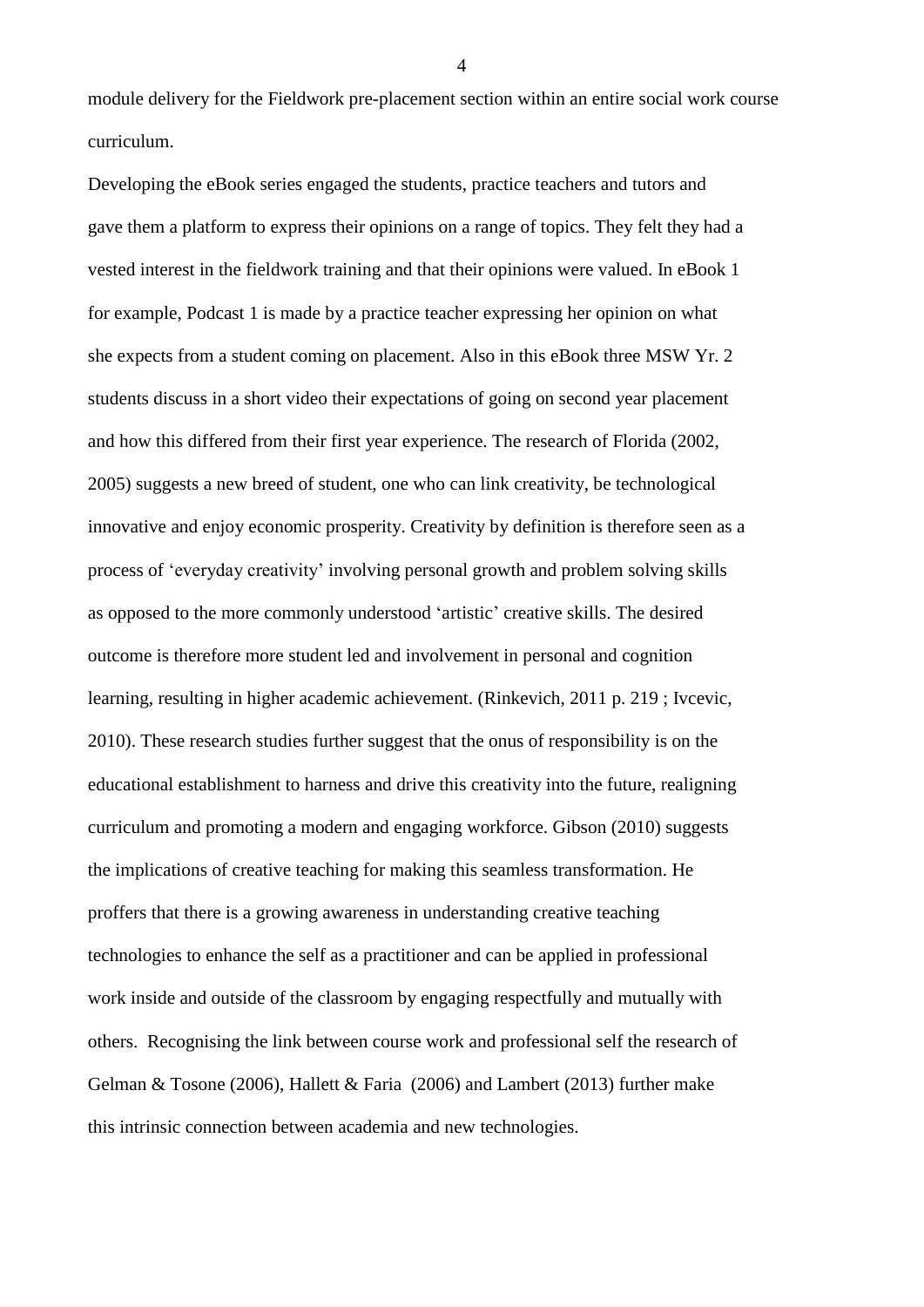The application of technology to teaching is a forward thinking utility, integrated with reliable and proven educational approaches (Dale, 2007; Dale & Povey, 2008; Ballantyne, 2008; Thomas & Marks, 2014). These studies are built on the work of Laurillard (2002) who suggests a 'Conversational Framework' (p. 6). Here, teaching is seen as a fluid practice which *negotiates* knowledge as opposed to a static view of *imparting* knowledge. Didactic teaching is therefore moved and shifted into a modern integrated arena which values the sharing of ideas and issue debates based on a narrative approach. In making her video podcast on what is was like on her first home visit, in eBook 2 'Home Visiting Urban and Rural' the MSW Year 1 student podcasts on the skills she felt she needed and the emotions she experienced. This video is not just about imparting knowledge but it invites the listener (e.g. the social work student in training) to think about the overall story, the skills they may mirror, the emotional environment they might need to attend to and the overall evaluation of the experience.

The pedagogical basis for the multi-touch eBooks encompassed not only that of creative teaching (Gibson, 2010; Florida, 2002, 2005) and the various researchers mentioned previously, but also the pedagogical importance of narrative enquiry (Ozyildirim, 2009; Clandinin & Connelly, 2000). It was in the podcast, for example, of a tutor titled 'What makes a good social worker?' that draws the listener into the tutor's personal experience, their personal story (Social Work Placement: New Approaches. New Thinking. Book 4 Reflective Practice Influenced by Emotional Intelligence [https://itunes.apple.com/ie/book/social-work](https://itunes.apple.com/ie/book/social-work-placement-new/id1102515648?mt=13)[placement-new/id1102515648?mt=13\)](https://itunes.apple.com/ie/book/social-work-placement-new/id1102515648?mt=13).

Furthermore in the video of the Principal Social Worker telling her story of what professional identity means (Social Work Placement: New Approaches. New Thinking. Book 1 Language, Professional Identity, Beginnings and Expectations [https://itunes.apple.com/ie/book/social](https://itunes.apple.com/ie/book/social-work-placement-new/id1102290962?mt=13)[work-placement-new/id1102290962?mt=13](https://itunes.apple.com/ie/book/social-work-placement-new/id1102290962?mt=13) the students were helped to appreciate and learn from the immediacy of the information presented as the Principal Social Worker shared her reflections on the subject over a forty year career.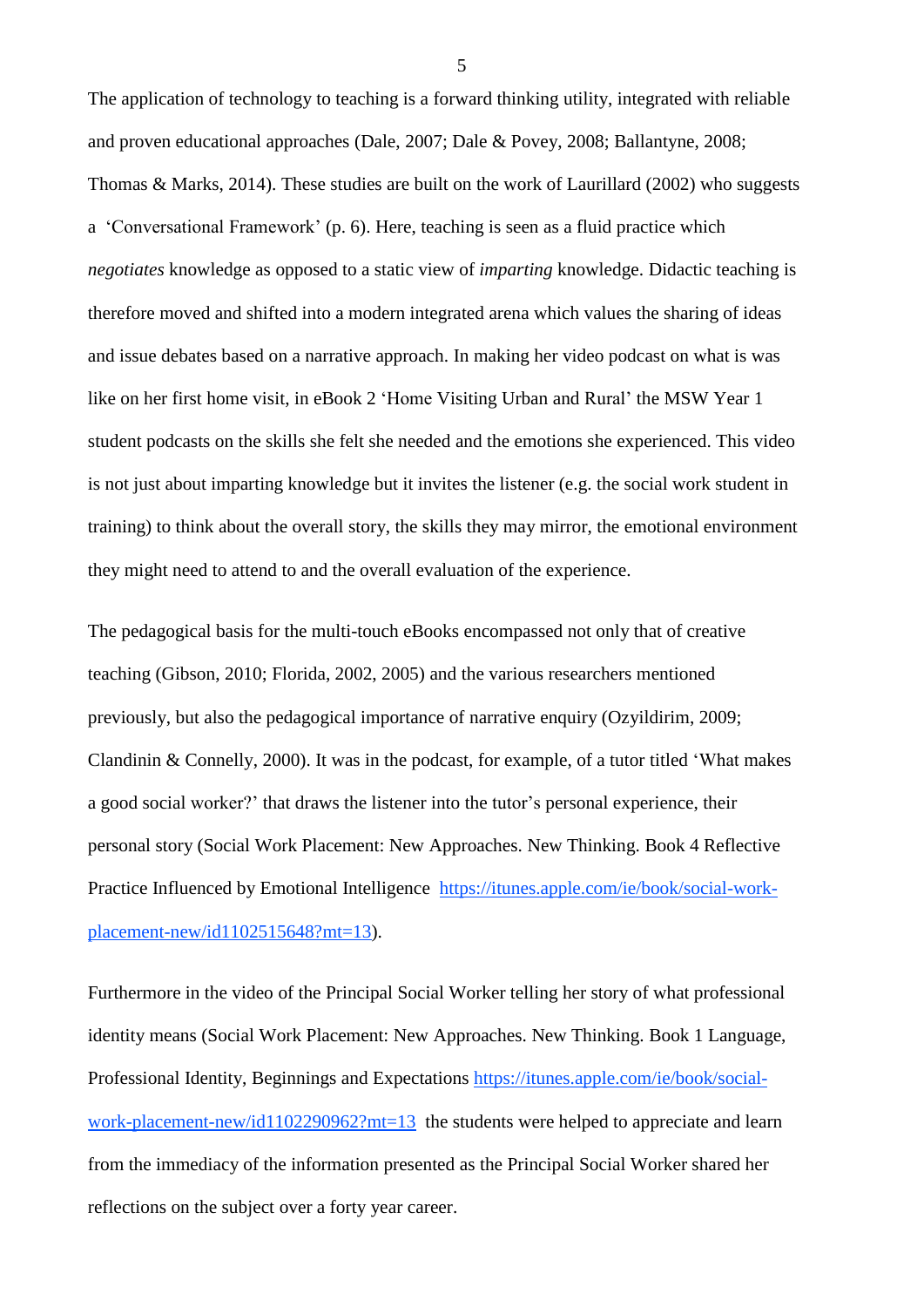# **Table 1**

| Book 1 | <b>Social Work Placement: New</b> | Language                           |
|--------|-----------------------------------|------------------------------------|
|        | Approaches. New Thinking          | Professional Identity              |
|        |                                   | <b>Expectations and Beginnings</b> |
| Book 2 | <b>Social Work Placement: New</b> | Assessment                         |
|        | Approaches. New Thinking          | <b>Creative Supervision</b>        |
|        |                                   | Feedback                           |
| Book 3 | <b>Social Work Placement: New</b> | Home Visiting - Urban $\&$         |
|        | Approaches. New Thinking          | Rural                              |
|        |                                   | <b>Cultural Competence</b>         |
|        |                                   | <b>Virtual Training</b>            |
| Book 4 | <b>Social Work Placement: New</b> | Reflective Practice influenced     |
|        | Approaches. New Thinking          | by Emotional Intelligence          |
| Book 5 | <b>Social Work Placement: New</b> | <b>Failing Forward</b>             |
|        | Approaches. New Thinking          |                                    |
| Book 6 | Social Work Placement: New        | <b>Imaginative Groupwork</b>       |
|        | Approaches. New Thinking          |                                    |
| Book 7 | Social Work Placement: New        | Finishing Well                     |
|        | Approaches. New Thinking          |                                    |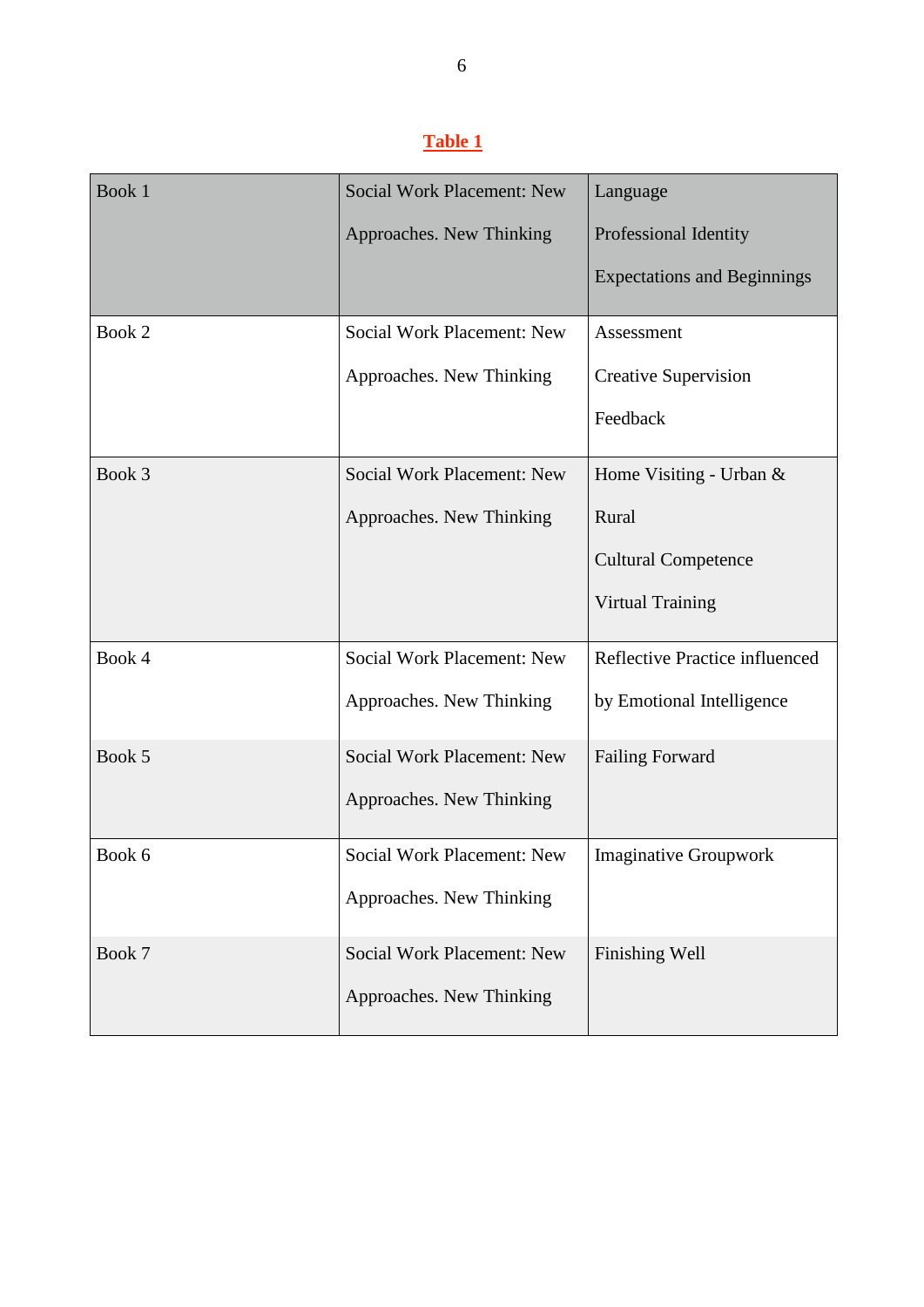# **The eBook Series and Design:**

The overall title and individual titles of the eBooks grew out of the accumulation of topic specific podcasts gathered over four years. The designated title 'Social Work Placement: New Approaches. New Thinking chosen by the Practice Learning Coordinator, encapsulated a fresh contemporary perspective on placement, marrying topic based academic research with podcasting resources. The overall objective was to create an engaging, attractive teaching and learning resource for all related groups attached to the fieldwork experience (students, practice teachers, tutors and pre-placement trainers).

Each eBook in the series covered a key area of social work placement, given the choice of multimedia material gathered and the time frame of five months to produce the eBooks, priority was given to certain specific areas.

A sample design for each eBook opening with a short video podcast from an expert in the topic area and was followed by current research interspersed with student, practice teacher and/or tutor podcasts. Towards the end of each eBook a section on 'The University's Responsibility' and a section on 'New Approaches. New Thinking' presented the current views of the main author. In order to enhance and assist training the eBooks all finished with a six slide power point presentation predicated on the book's subject title. It was envisaged that these Powerpoint presentations could be used for revision or within a pre-placement training schedule.

How to access the eBooks was discussed at the beginning of the MSW course and during all inservice practice teacher training sessions and tutor meetings. Students, practice teachers, tutors and those attending in-service practice teacher training accessed the eBooks in three ways:

- 1. The eBooks were uploaded to the twenty computers in the designated MSW teaching room for general access.
- 2. The eBooks were uploaded onto individual memory sticks and given to practice teachers.
- 3. Instruction on how to download the eBooks from the iTunes Store and Amazon were made available.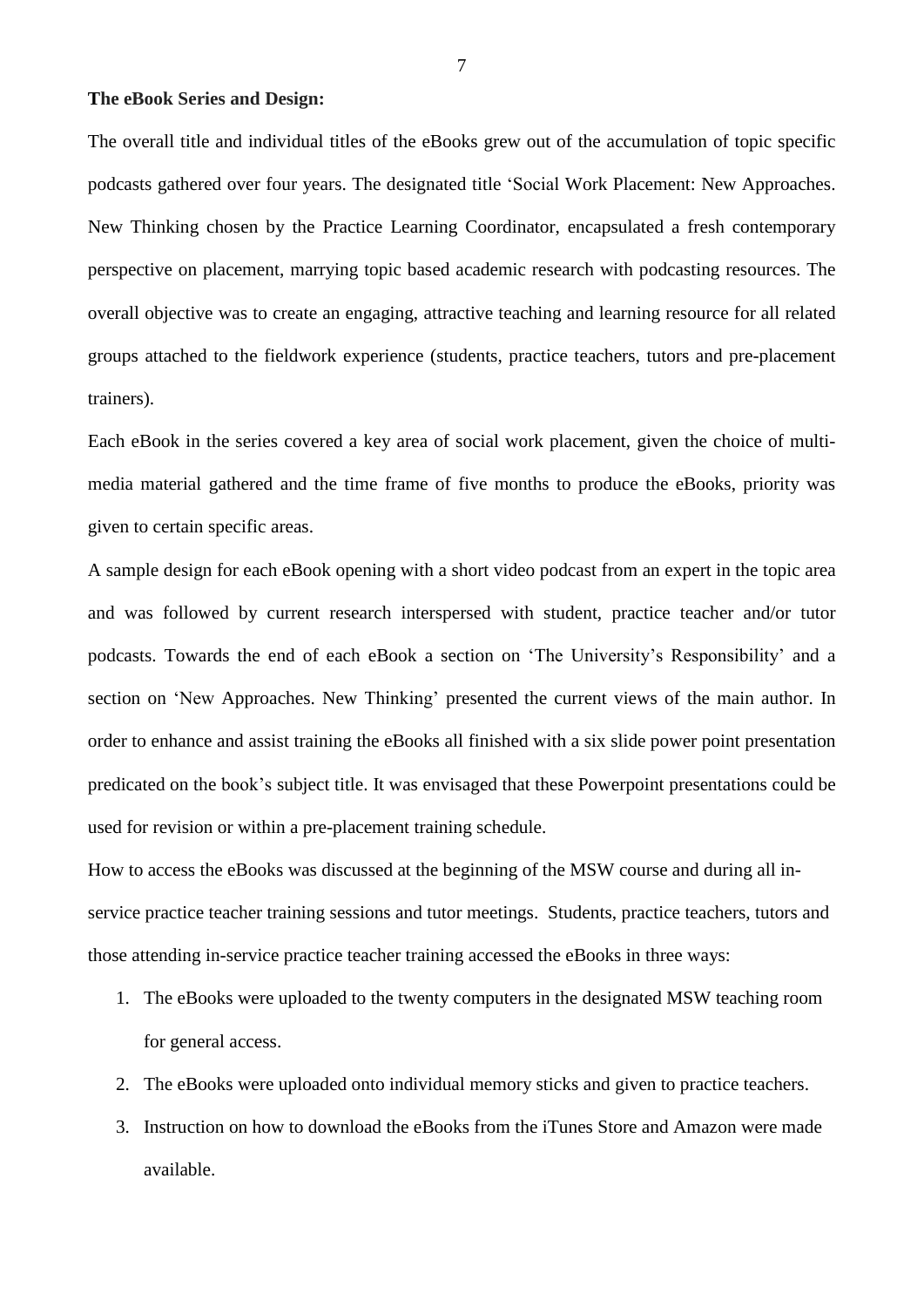### **How the e-Books were made:**

Firstly, it was important to illicit information from students, practice teachers, tutors and other social work educators as to their definition of the most important topics in the area of fieldwork practice. This was achieved with discussion groups in class and outside meetings with social workers in various settings. The participants on the NUIGalway Postgraduate Diploma in Practice Teaching, Supervision and Management course were also vocal in what they saw as most important in the fieldwork relationship and development of the student's professional training. Across a period of two years a number of excellent podcasts and short videos were made by MSW students, practice teachers and visiting experts and it was expected to use these as a starting resource. Overall it was the author's eleven years professional experience with the NUIGalway Masters in Social Work programme and her thirty-five years experience within the social work profession that consolidated the information and eventually made the judgment on content. (Table 1 )

The importance of social work theory was not discounted but due to the wealth of textbooks in this area, a decision was made not to include this topic in the current selection but possibly in the future. File sizes were considered with regard to download duration. The final file sizes appear in the table below. **Table 2**

| Book 1 | 1.89GB  |
|--------|---------|
| Book 2 | 1.02GB  |
| Book 3 | 1.80GB  |
| Book 4 | 287.3MB |
| Book 5 | 981.9MB |
| Book 6 | 1.91GB  |
| Book 7 | 326.9MB |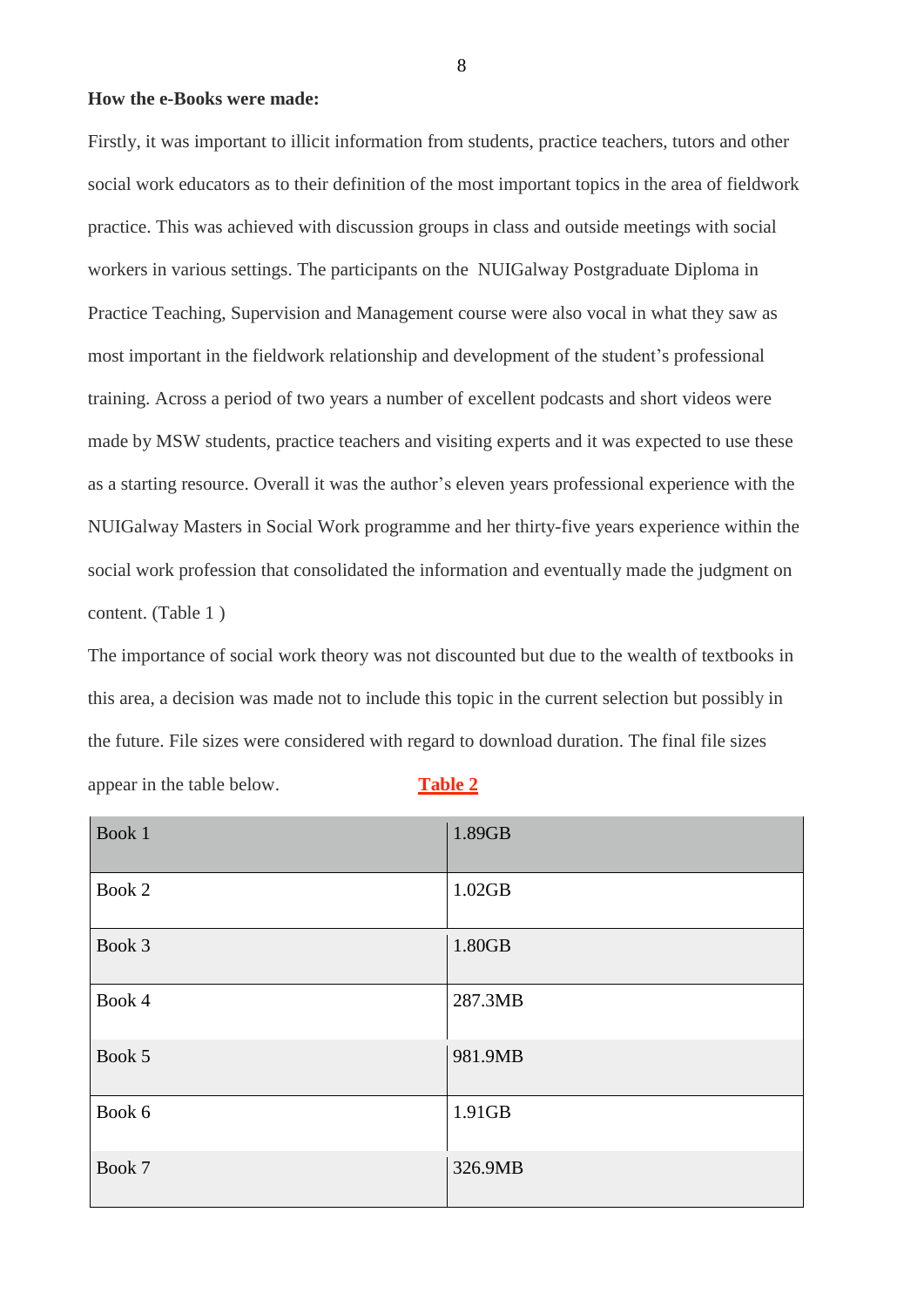# **Downloading Requirements and Distribution:**

It was important for the eBooks to be easily accessible, in that accessing them was not beyond the capabilities of students with elementary computer skills. The technological pathway outline to the eBooks follows: The eBooks were written in iBook Author and configured for MAC or iPad with iBooks 2 or later and iOS 5 or later, an iPhone with iOS 8.4 or later, or a MAC with OS x 10.9 or later. The PC versions of the eBooks were downloadable through Amazon Books with the recommended Google Chrome e-reader 'Readium' or Adobe Digital Editions. These are common operating systems and not outside the general capability of the downloadable book reader. Copies of the eBooks were also uploaded onto the University's PC system and each contributor to the making of the books was presented with a personal USB containing all seven multi-touch books. **I**BAN numbers were obtained through NUIGalway and each University Library in the Republic of Ireland were given the ePub book files as a resource. It was important to acknowledge all these subsequent considerations; that eBooks over 2GB take longer to download, that the eBooks needed to be on both large recognizable platforms for Apple devices and PC systems and that lastly podcasts were mostly restricted to three minutes duration mainly to focus the listeners' attention.

#### **Commonalities of each eBook**

Each e-Book opened with an introduction video made by the author (approx. 3mins). Throughout the eBooks specific topics were presented as short videos (approx. 3mins) and/or aural podcasts (approx. 3mins) by students, practice teachers or tutors. Each e-book ended with a number of commonalities: 'The University's Responsibility', 'New Approaches. New Thinking'. 'Questions' and a topic related six slide Power point presentation.

### **The Multi-Media Podcast:**

All recordings took place over a two year period from 2013-2015 using digital recorders (hand held), video iPad segments or short videos taken at NUIGalway's recording studio on campus.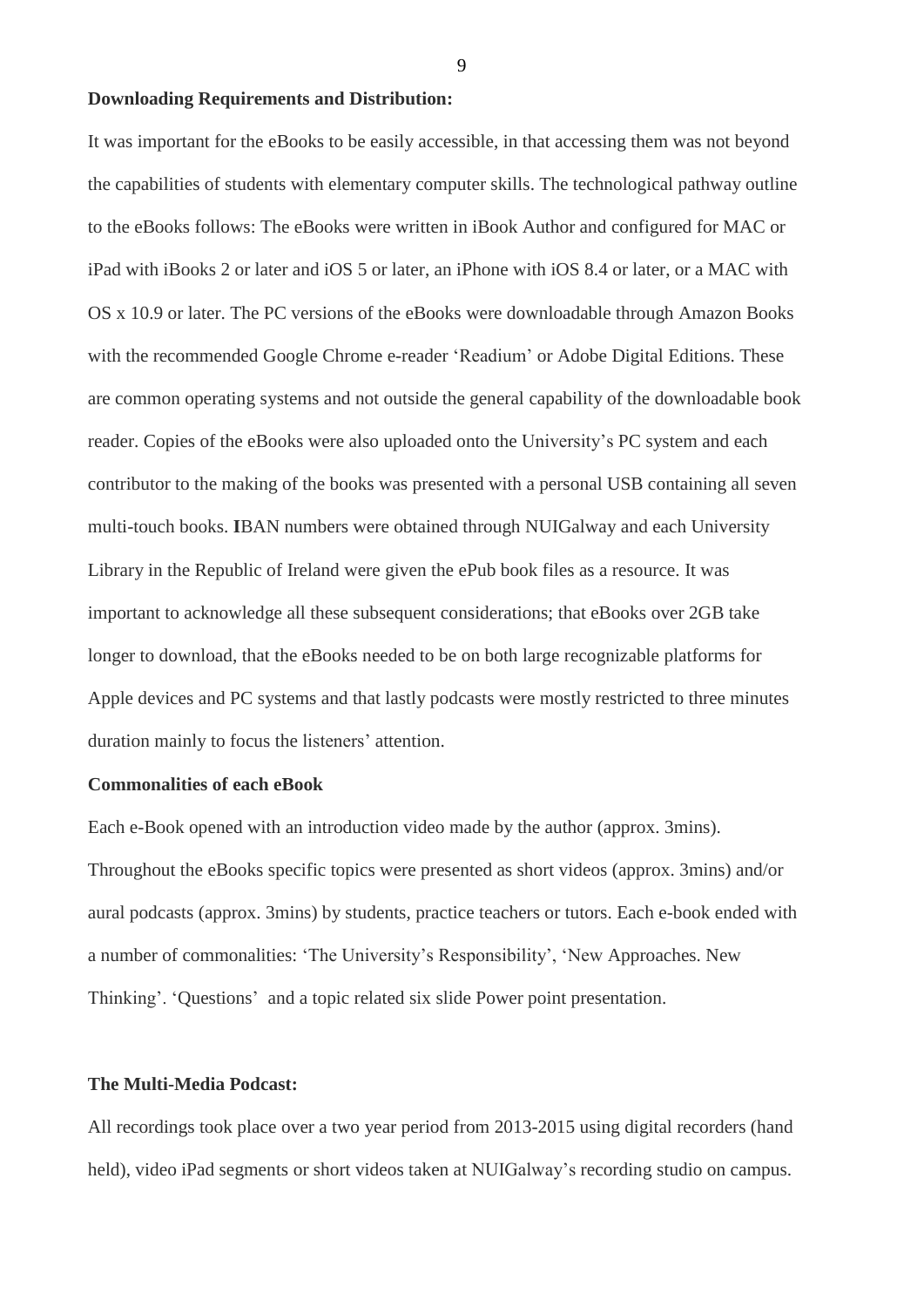All of this multi-media gathering was designed to be non-invasive and immediate in the way it captured knowledge, experience, thoughts and ideas from the students, practice teachers, tutors and topic experts.

The use of both the aural podcasts and short videos helped the students engage with a different approach to learning skills and roles, appreciating experience, encouraging reflection, coworking, acknowledging relevant evaluation and restyling action which was peer and expert led. The fundamental principle was one of 'sharing' the sharing of information and the sharing of wisdom for all involved. It also encompassed the idea that the sharing would be of value to others in the future; to other social work students and all those connected with placement. There was also the consideration that the experiences of this group of people may not be so different from an international or multi-disciplinary perspective and that these eBooks might in some part, inform practice outside the island of Ireland and the training of related professions in fieldwork education.

### **The Art of Sharing Knowledge and Experience :**

On fieldwork placement, social work students learn the practices and identity of a profession. How they see this experience and how they best decide to explore and navigate the private, professional and ideal self, can be peer shared and experiences can act as a catalyst for change. Many courses may vary in their wider content and requirements for registration but the context of taught core principles in social work education are shared by CORU, HCPC, ASWB and AASW. The experience of looking at a short video of a student talking about what it was like to fail her placement (See Social Work Placement: New Approaches. New Thinking. Book 5 Failing Forward. Page 10 [https://itunes.apple.com/ie/book/social-work-placement](https://itunes.apple.com/ie/book/social-work-placement-new/id1102594299?mt=13)[new/id1102594299?mt=13\)](https://itunes.apple.com/ie/book/social-work-placement-new/id1102594299?mt=13) or a practice teacher's podcast on what students should expect on placement in a hospital setting (See Social Work Placement: New Approaches. New Thinking. Book 3 Home Visiting, Power, The Virtual World of Training, Cultural Competence. Page 16 <https://itunes.apple.com/ie/book/social-work-placement-new/id1102483522?mt=13> ) is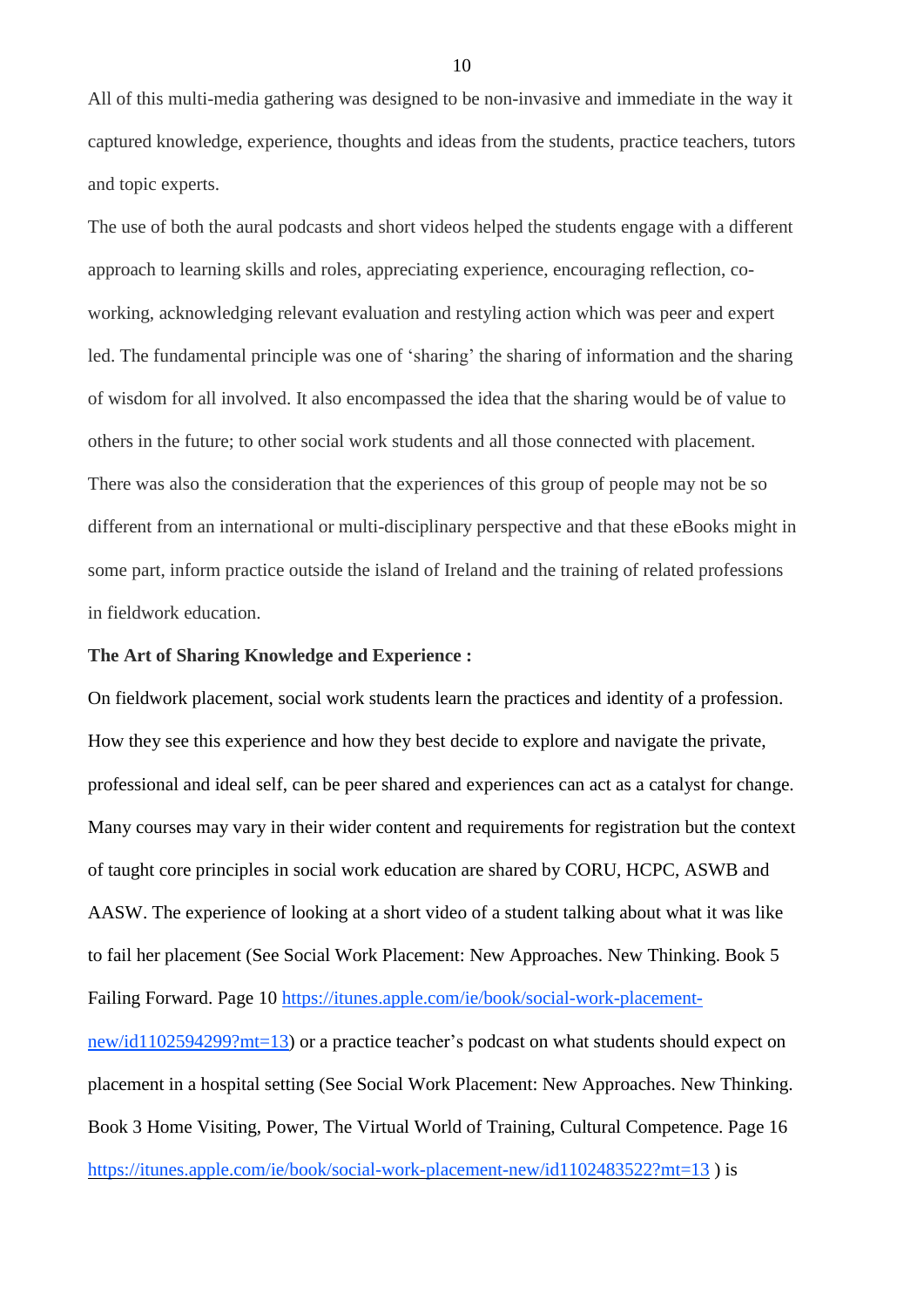suggested as being more powerful and of greater learning value, than reading chapters in printed fieldwork training books. The suggestion being made in this article is that combining appropriate research text and the immediacy of the words used by students, practice teachers, tutors and experts is a new, interesting and innovative way forward for social work education.

Assessment on the practice placement is predicated on a set core principles whether these are described as 'Key stages', 'Domains' or 'Competencies'. Every practice teacher carries the responsibility of ensuring that their student has reached the required standards and is 'fit for practice'. The strength of the spoken word in the aural and video recordings captures practice teacher's wisdom of fieldwork on topics such as reflection, cultural competence, professional identity and groupwork. Carried into placement, the role of the Tutor within the tri-partite meetings is as the supporter and mentor of the student. Recording their views and opinions, the tutors in their recordings wanted to put forward how they saw the intricacies and value of the Tutor/Student/Practice Teacher/University relationship.

Over a period of two years NUIGalway has benefited from the expertise of acclaimed in-house and visiting social work experts in their field. Professor Mark Doel (Doel, 2016, 2012, 2013) as external examiner of the MSW programme at NUIGalway (2012-2015) shared his knowledge on groupwork and beginning placement by contributing to two of the eBooks (eBook 1 and eBook 6). Marian Bogo (Bogo, 2015; Bogo *et al.* 2006; Bogo *et al.* 2002) and Pamela Threvitick (Trevithick, 2015, 2005) also gave valued opinion and direction on feedback and supervision within eBook 2. Within NUIGalway Professor Pat Dolan (Dolan & Frost, 2017; Dolan & Brady, 2012; Dolan & Canavan, 2006) UNESCO Professor and Director of the Child and Family Research Centre at NUIGalway shared his considered opinion in eBook 1 on 'What is Professional Identity'. His expert opinion suggests a global view of professional identity and one which has multi setting and dimensional elements. In addition Professor of Social Work at NUIGalway, Caroline McGregor (Devaney & McGregor, 2016; McGregor, 2015, 2014) and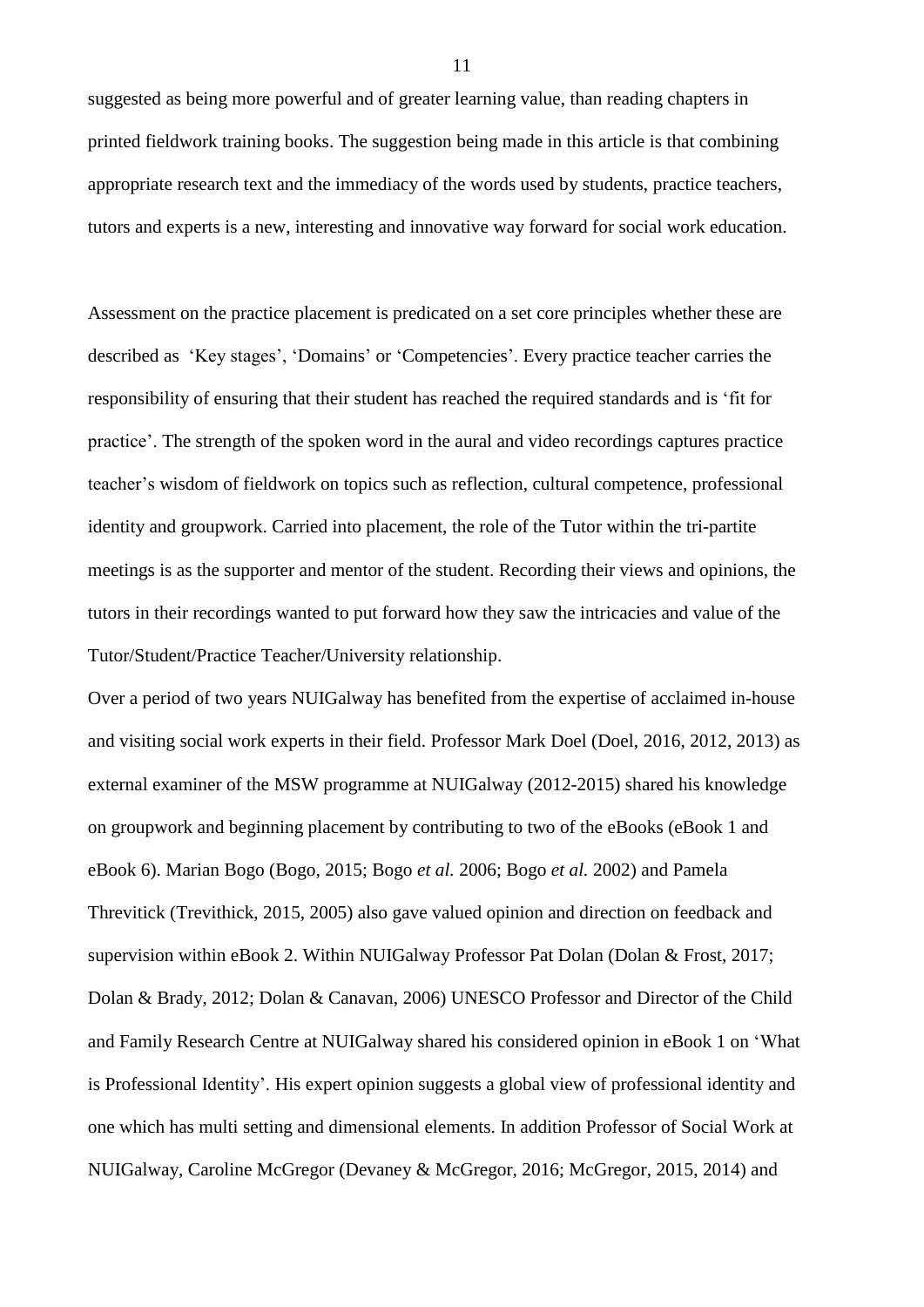Director of the MA Social Work programme, supported and contributed her expert opinion on assessment to the content of the eBook 2.

### **Discussion and Conclusion**

This project provided a preliminary, but promising insight into the making of eBooks by social work students, practice teachers and tutors in an effort to support the placement experience. By presenting aural and video podcasts as a useful teaching strategy and in conjunction with shared expertise and research, it is suggested that a more extensive awareness of knowledge, skills and values can be experienced. Current evaluations are underway and further evidence of the hypothesis that the making of these eBooks enhances and improves pre-placement training is ongoing. Embarking on this eBook project came with its own set of challenges both in the technological knowledge and delivery of the end product. It is worth noting that the limitations of technical knowledge regarding design, digital file sizes and downloadable speeds, by the author and podcast participants, was offset by excellent IT support and it is interesting that for some, the resulting outcome was that podcasting became a new lifelong skill. There was in all of this modern capture of experiences, the concern that students, practice teachers and tutors might ignore the other more standardized printed texts on social work practice placements. Library resources in the form of on-line access or paper copies of social work texts relevant to practice placement are integral to a social work course, not withstanding this view, teaching and learning methods advance and MSW/Nuigalway course participants, along with the practice teachers and tutors were encouraged to include all book resources and the digital multi-touch eBooks in their over arching learning resources.

The overall making of the eBooks, the investment in time and design, has been offset by positive feedback where the creative elements of the eBooks were recognised as reinforcing and directing the learning process. Is there a future and relevance in helping students and other social work professionals make eBooks such as those discussed in this article? The experience here is that students quickly became highly attuned to learning in a more blended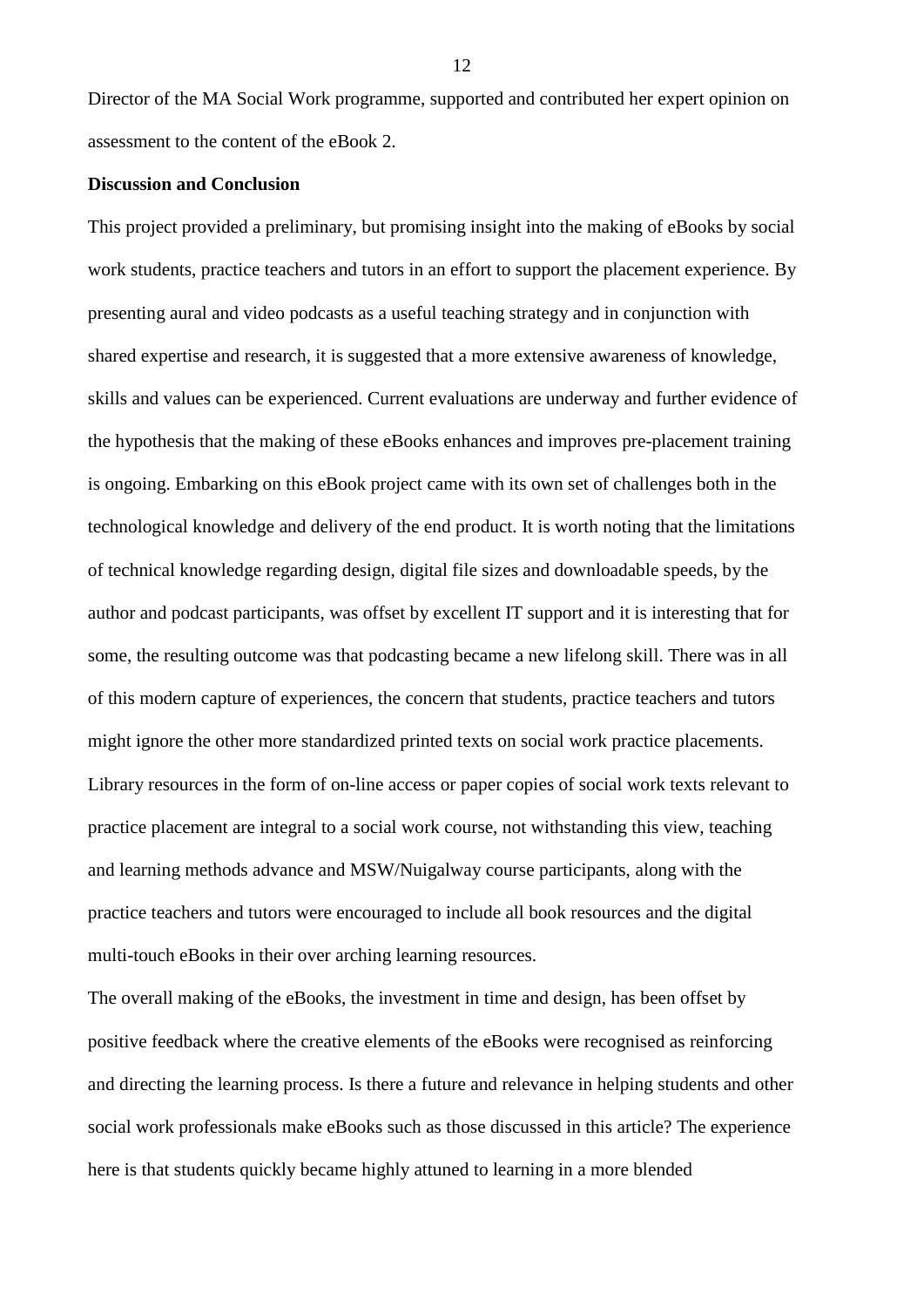unanticipated, untraditional way. In making the podcasts and videos for the eBooks one practice teacher during an informal evaluation session shared the following comment 'I enjoyed making the podcast so much and learned something new about myself when I had to actually say out loud on the podcast my reasoning behind a decision I made to fail a student' (R1). Deeper levels of self reflection and a positive appreciation of the potential of using multi media as a learning tool, were developed and as a consequence of making the multi media pieces one student remarked, 'I was surprised how much I was learning without really knowing it!' (R2). To date other Universities in Ireland have engaged in positive feedback and used the eBooks to enhance their pre-placement training. The overarching aim was to ignite interest and participation, that the practice teachers, students, tutors and the pre-placement trainers would embrace the peer lead concept and support the project. In its entirety this has been achieved. Building a depository of spoken word experiences, wisdom and academic research has provided to be a well of wisdom and a forum to inform, advise and motivate our social workers of tomorrow. (3484)

### **References**

AASW. Australian Association of Social Workers. Available at [https://www.aasw.asn.au](https://www.aasw.asn.au/) (Accessed 07/11/2016)

ASWB. Association of Social Work Boards. Available at [https://www.aswb.org](https://www.aswb.org/) (Accessed 07/11/2016)

Ballantyne, N. (2008). Multimedia learning and social work education*. Social Work Education*. Vol. 27 (6) pp. 613–622.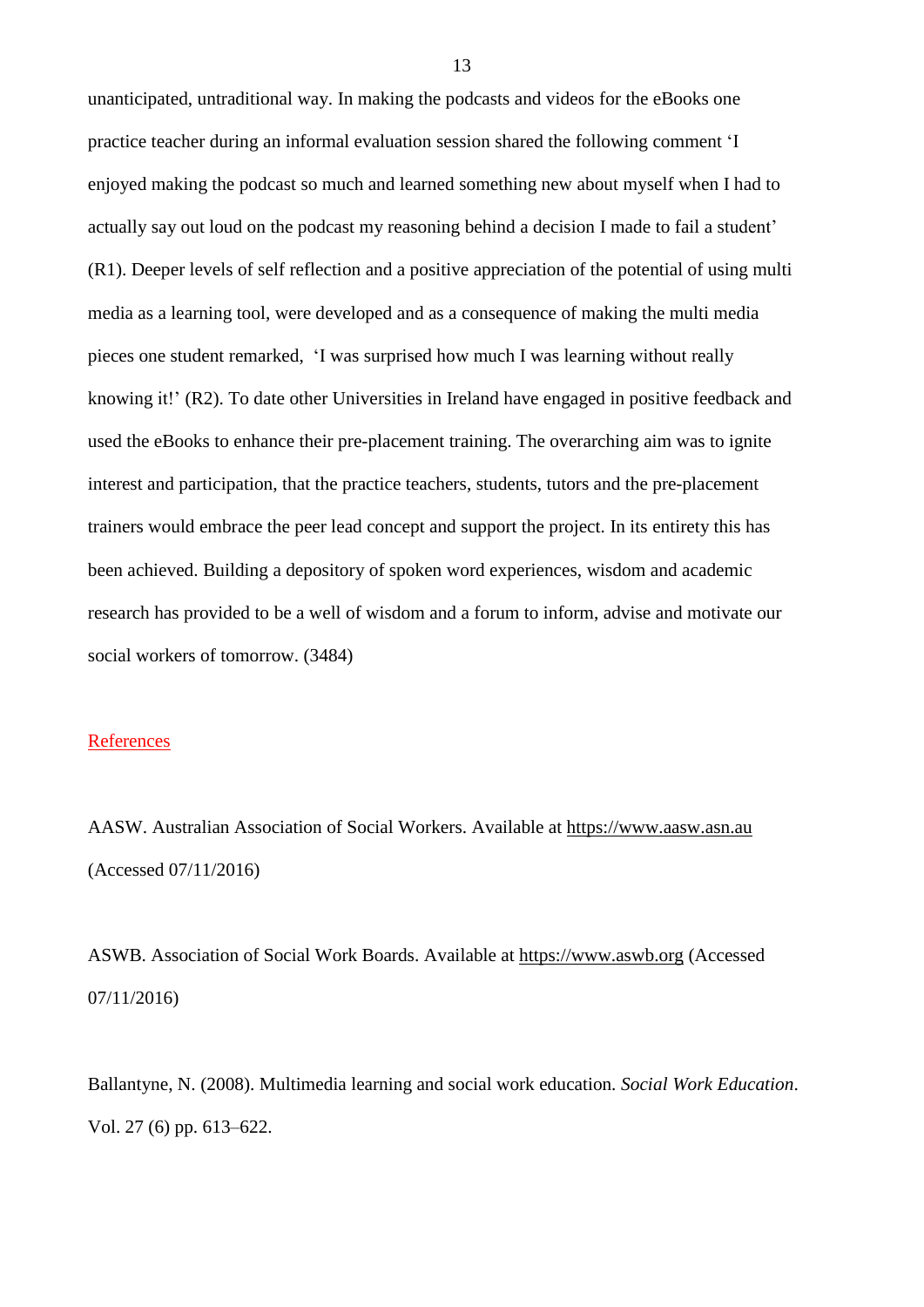Bogo, M. (2015) Field Education for Clinical Social Work Practice: Best Practice and Contemporary Challenges. *Clinical Social Work Journal.* Vol. 43 (3) pp. 317-324

Bogo, M., Regehr, C., Woodford, M., Hughes, M., Power, R. and Regehr, G. (2006) Beyond Competence:Field Instructors' Descriptions of Student Performance. *Social Work Education.* Vol. 42 (3) pp. 579-593

Bogo, M., Regehr, C., Hughes,y J., Pwer, R. and Globerman, J. (2002) Evaluating a measure of student field performance. *Social Work Education,* Vol. 38 (3) pp. 385-401

Cambell, G. (2005) There's something in the Air: Podcasting in Education. *EDUCAUSE Quarterly*. Vol. 29 (3) pp. 446-466

Cartney, P. (2013) Podcasting in an Age of Austerity: A Way of Both Enhancing Student Learning and Reducing Staffing Costs? *British Journal of Social Work.* Vol. 43 (3) pp. 446-466

Clandinin, J.J. and Connelly, F.M. (2000) Narrative Inquiry Experience and Story in Qualitative Research. San Francisco. Josey-Bass

Chester, A., Buntine, A., Hammond L. and Atkinson, L. (2011) Podcasting in Education: Student attitudes, Behaviour and Self Efficacy. *Educational Technology and Society*. Vol.14 (2) pp. 236-247

CORU. Health and Social Care Professionals Council. Available at [https://www.coru.ie](https://www.coru.ie/) (Accessed 07/11/2016)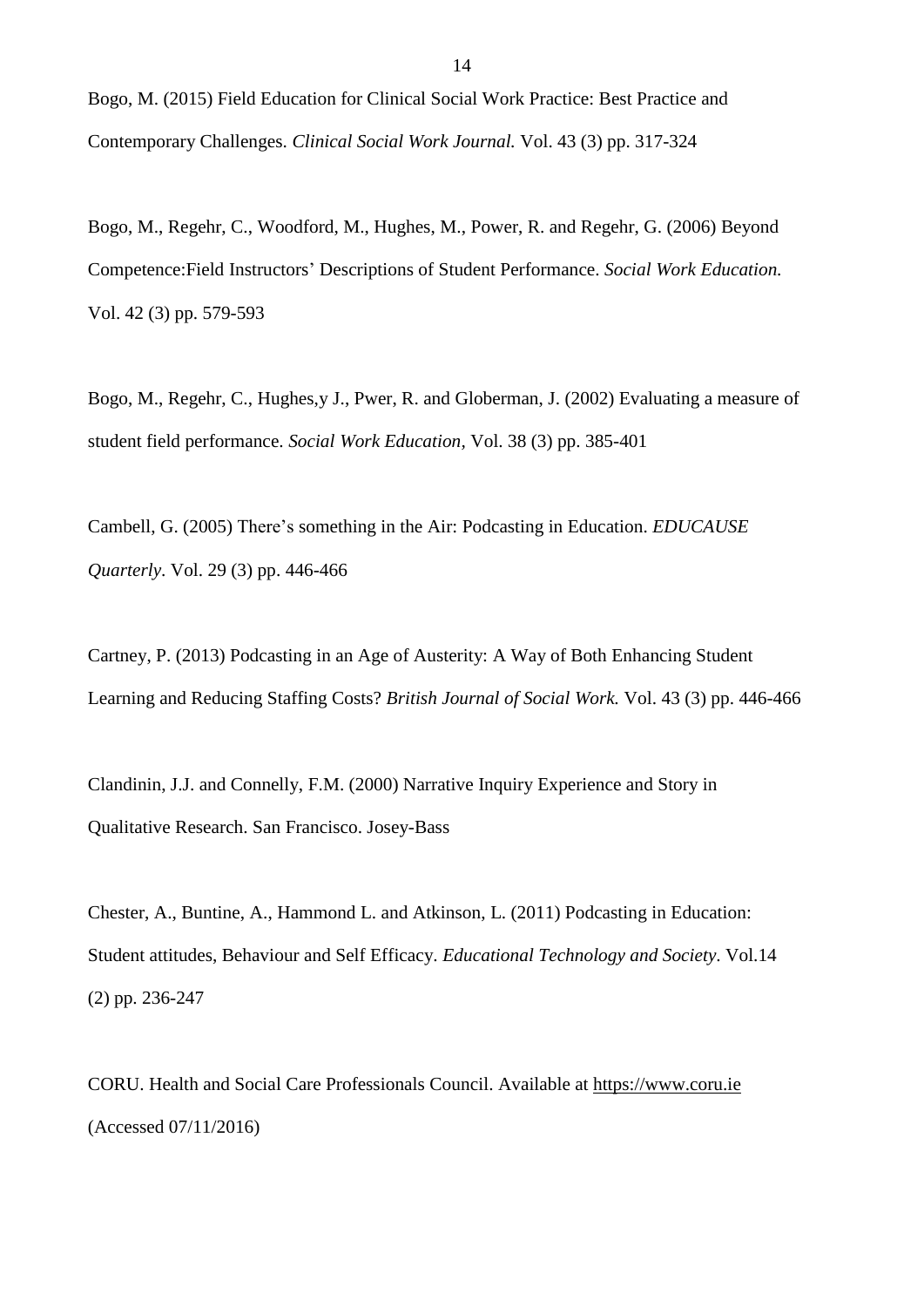Dale, C. and Povey, G. (2008) An evaluation of learner generated content and podcasting. *Journal of Hospitality, Leisure, Sport and Tourism*. Vol. 8 (1) pp. 117-123

Dale, C. (2007) Strategies for using podcasting to support the learning of tourism students. *Journal of Hospitality, Leisure, Sport and Education*. Vol. 6 (11) pp. 49-57

Devaney, C. and McGregor, C. (2016) A Review of Children First and Keeping Safe Training in Ireland: Implications for the Future. *Child Care in Practice.* Vol.22 (2) pp.166-182

Doel, M. (2016) *Rights and Wrongs in Social Work: Ethical Practice Dilemmas.* London. Palgrove Macmillan

Doel, M. (2012) *Social Work: The Basics.* London. Routledge Press

Doel, M. and Kelly, T. (2013) *AZ of Groups and Groupwork.* London. Palgrave Macmillan

Dolan, P. and Frost, N. (2017) *The Rutledge Handbook of Global Child Welfare.* London. Rutledge

Dolan, P. and Brady, B. (2012) *A Guide to Youth Mentoring: Providing Effective Social Support.* London. Jessica Kingsley

Dolan, P. and Canavan, J. (2006) *Family Support as Reflective Practice. London.* Jessica Kingsley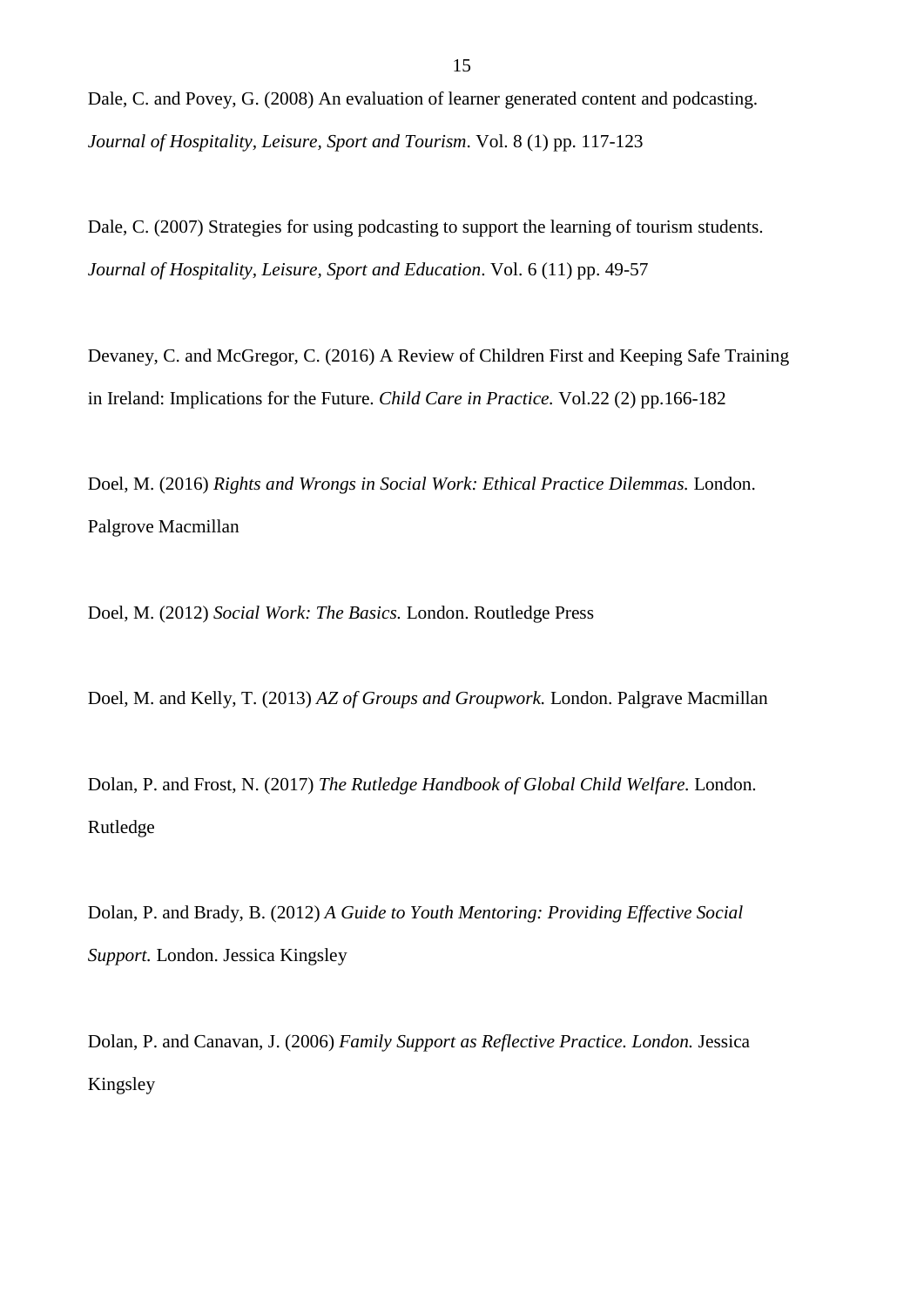Evans, C. (2008) The Effectiveness of M-Learning in the form of Podcast revision Lectures in higher education. *Computers and Education*. Vol. 50 (2) pp. 491-498

Florida, R.L. (2005) *The fight of the creative class. The new global competition for talent*. New York: Harper Business

Florida, R.L. (2002) *The rise of the creative class: And how it's transforming work, leisure, community and everyday life.* New York, NY: Basic Books

Gelman, C. R., and Tosone, C. (2006). Making it real: Enhancing curriculum delivery through the use of student-generated training videos. *Journal of Technology in Human Services*. Vol. 24 (1) pp. 37–52

Gibson, Robyn (2010) The art of creative teaching: implications for higher education. *Teaching in Higher Education.* Vol.15 (5) pp. 607-613.

Hallett, T. L. and Faria, G. (2006) Teaching with multimedia: Do bells and whistles help students learn? *Journal of Technology in Human Services*. Vol. 24 (2–3) pp.167– 179.

Health and Care Professionals Council. Available at [http://www.hcpc-uk.org](http://www.hcpc-uk.org/) (Accessed 07/11/2016)

Hill, J.L. and Nelson, A. (2011) New technology, new pedagogy? Employing video podcasts in learning and teaching about exotic ecosystems. *Environmental Education Research*. Vol. 17 (3) pp. 393-408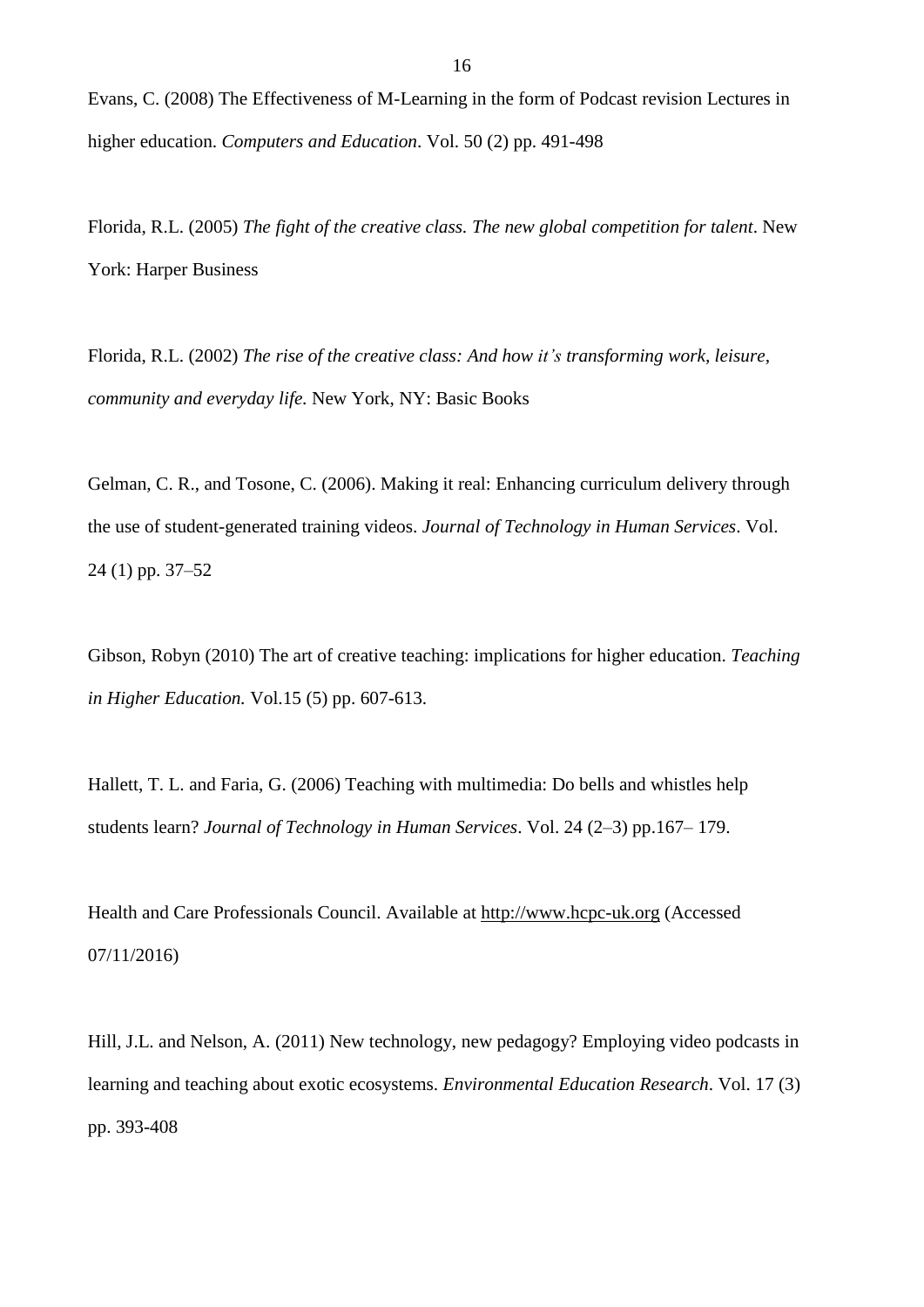Ivcevic, Z. (2007) Artistic and everyday creativity: an act frequency approach. *Journal of Creative Behaviour*. Vol. 41 (4) pp.271-290.

Jarvis, C. and Dickie, J. (2010) Podcasts in Support of Experiential Field Learning. *Journal of Geography in Higher Education*. Vol. 34 (2) pp.173-186

Kelly, A., Lesh, R. and Bael, J. (Eds)(2008*) Handbook of design research methods in education.* New York. NY: Routledge

Kemp, P.K., Myers, C.E., Campbell, M.R. and Pratt, A.P. (2010) Student perceptions and the effectiveness of podcasting in an Associate Degree Nursing program. *Teaching and Learning in Nursing.* Vol. 5 (3) pp. 111-114

Lambert, J. (2013) Digital Storytelling: Capturing lives, creating community, (4th ed.). New York, NY: Routledge.

Laurillard, D. (2002) *Rethinking university teaching: A conversational framework for the effective use of learning technologies.* (2nd ed.). New York, NY: Routledge.

Lazzari, M. (2009) Creavive use of podcasting in higher education and its effect on competitive agency. *Computers and Education.* Vol. 52. pp. 27-34

McGregor, C. (2015) History as a Resource for the Future: A Response to Best of Times, Worst of Times: Social Work and Its Moment. *British Journal of Social Work.*Vol. 45 (5) pp.1630-1644

McGregor, C. (2014) Why is history important in moments of transition? The case of 'transformation' of Irish child welfare via the new Child and Family agency. *European Journal of Social Work*. Vol.17 (5) pp.771-783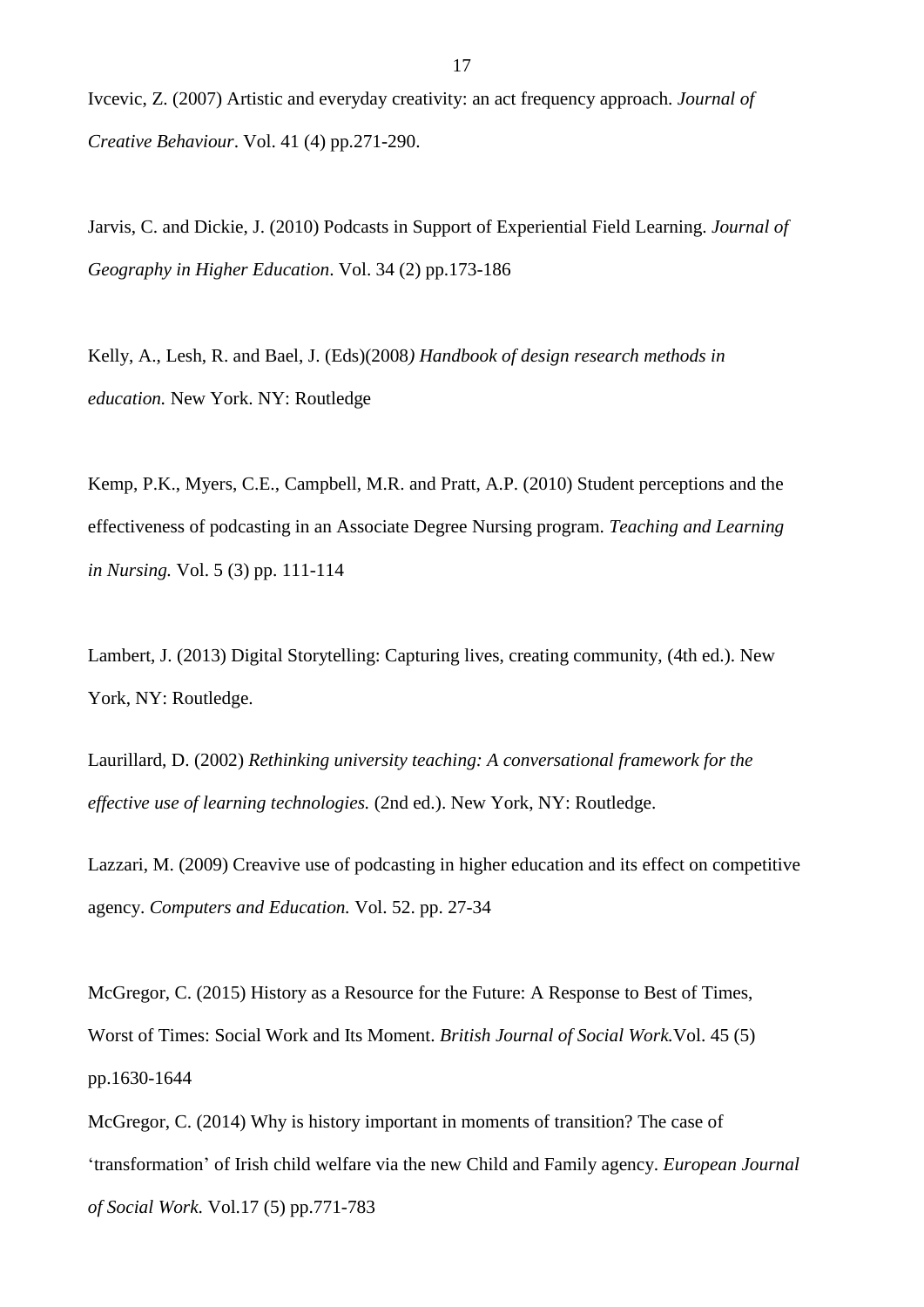McKenny, S. and Reeves, T.C. (2013) Systematic Review of Design Based Research: Is a little knowledge a dangerous thing? *Educational Researcher*. Vol. 42 (2) pp. 97-100

Mikkelsen, S., and Davidson, S. (2011) Inside the iPod, outside the classroom. *Reference Services Review.* Vol. 39 (1) pp. 66-80

O'Bannon, B.W., Lubke, J.K., Beard, J.L. and Britt, V.G. (2011) Using podcasts to replace lecture: Effects on student achievement. *Computers and Education.* Vol. 57 (3) pp.1885-1892.

Ozyildirim, I. (2009) Narrative analysis: An analysis of oral and written stratagies in personal experience narratives. *Journal of Pragmatics.* Vol. 41 (6) pp. 1209-1222

Rahimi, M. and Asadollahi, F. (2011) Iranian students' readiness for using podcasting in higher education: Access, familiarity and experience. *Procedia Computer Science.* Vol. 3 pp.197-202

Rinkevich, Jennifer, L. (2011) Creative teaching: why it matters and where to begin. *The Clearing House: A Journal of Educational Strategies, Issues and Ideas.* Vol*.*84 (5) pp. 219- 223.

Strickland, K., Gray, C., and Hill, G. (2012) The use of podcasts to enhance research-teaching linkages in undergraduate nursing students. *Nurse Education in Practice*. Vol.12 (4) pp. 1153- 1161

Tam, C.T. (2012) The effectiveness of educational podcasts for teaching Music and Visual Arts in higher education. *Research in Learning Technology*. Vol.20 (1)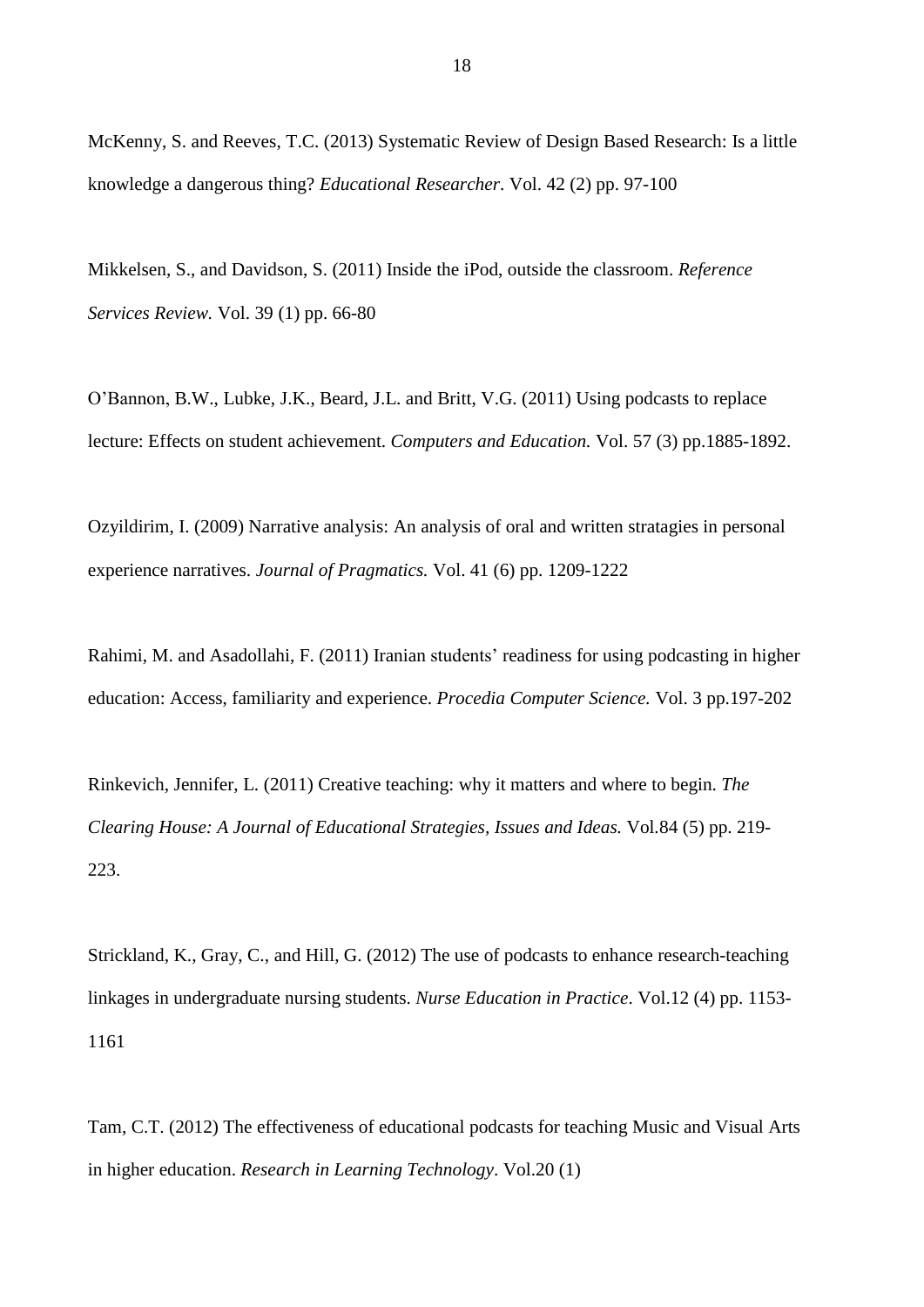Thomas, K., Marks, L. (2014) Action! Student Generated Videos in Social Work Education. *Journal of Technology in Human Services.*Vol. 34 (4) pp. 254-274

Trevithick, P. (2015) *Handbook for Practice Learning in Social Work andSocial Care* (3rd ed) London. Jessica Kingsley

Trevithich, P. (2005) *Social Work Skills a Practice handbook.* (2nd ed) Maidenhead. Open University Press

Tsang, N. (2011) 'Ethos of the Day-Challenges and Opportunities in the twenty first century social work education'. *Social Work Education.* Vol. 30 (4) pp. 367-380.

Van Zanten, R., Somogyi, S., & Curro, G. (2012) Purpose and preference in educational podcasting. *British Journal of Educational Technology.* Vol. 43 (1) pp.130-138

Waldman, J. and Rafferty, J. (2008) Technology-supported learning and teaching in social work in the UK—a critical overview of the past, present and possible futures. *Social Work Education.* Vol. 27 pp.581 – 591.

## **Links to the electronic books in iTunes:**

| <b>Social Work Placement: New Approaches. New Thinking</b>           | <b>LINK ADDRESS</b>                 |
|----------------------------------------------------------------------|-------------------------------------|
| BOOK 1: Language - Professional Identity - Beginnings & Expectations | https://itunes.apple.com/ie/book/so |
|                                                                      | new/id1102290962?mt=13              |
| BOOK 2: Assessment - Creative Supervision & Feedback                 | https://itunes.apple.com/ie/book/so |